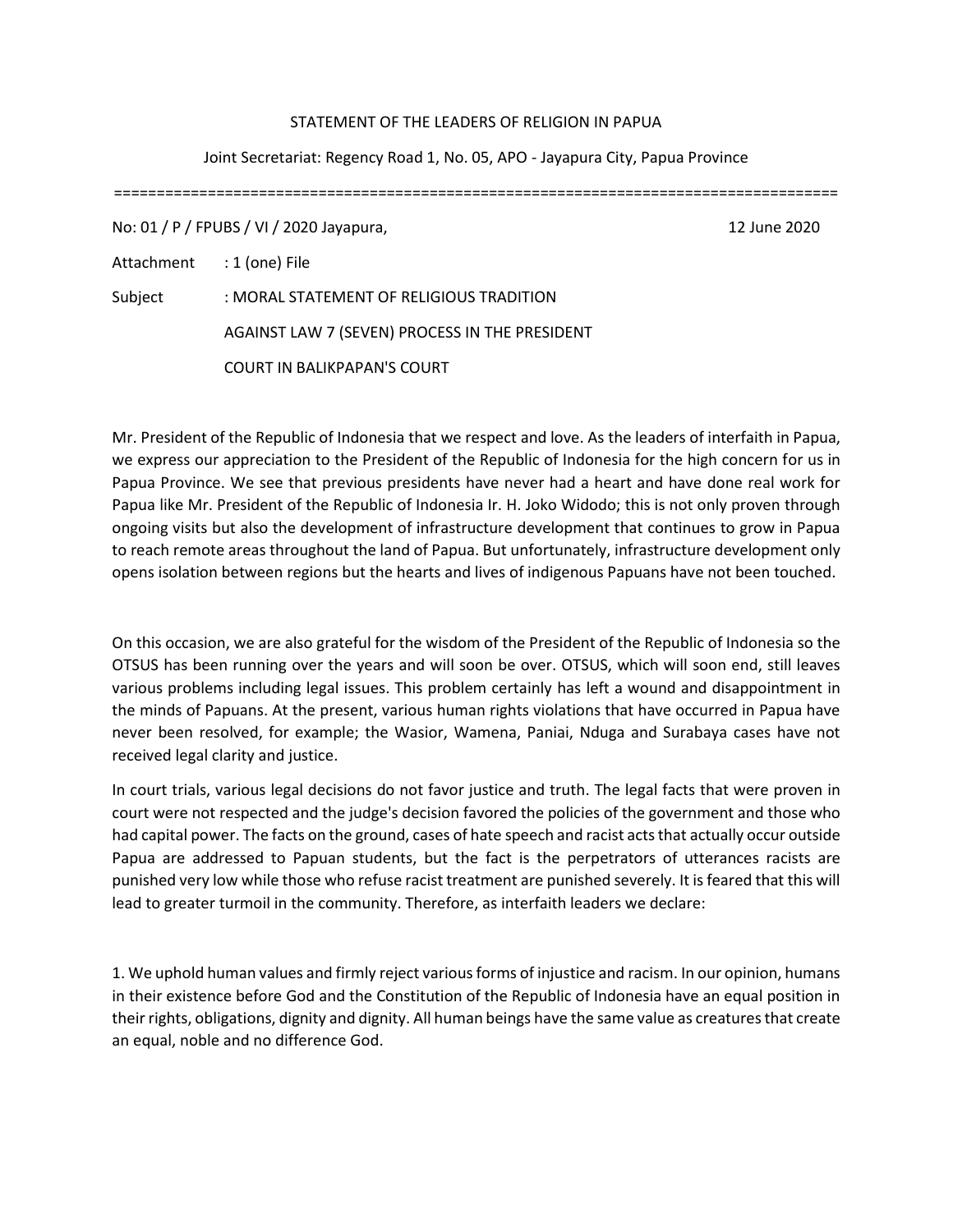2. Starting from the case of racism in Surabaya which was carried out against Papuan students in Surabaya, Malang, Yogyakarta and Semarang on 15-17 August 2019 by the Islamic Defenders Front (FPI) organization, Pemuda Pancasila (PP), members of the TNI and the Son Communication Forum - Retired Putri Putri (FKKPI) has triggered anti-racism protests by Papuans and various groups in solidarity throughout the land of Papua and throughout Indonesia from the 19<sup>th</sup> of August to early September of 2019. The problem of racism that occurred against Papuan students has hurt national and state life, so that the State must be serious in resolving this racism problem.

3. According to our observations as religious leaders who must stand objectively, independently and in the capacity to voice out justice and truth; that the 7 (seven) defendants at the trial in the Balikpapan - East Kalimantan District Court purely held a demonstration for refusing racist treatment. But the indictments and demands at the trial were very different from the data and facts in the field. They are victims of racism but are accused of treason.

4. We observe that the legal proceedings against the 7 (seven) defendants in the trial at the Balikpapan District Court - East Kalimantan are not procedural starting from arbitrary arrests, torture that has occurred since the arrest and examination process that does not prioritize the principle of presumption of innocence, and the transfer of the defendants which was carried out outside of Papua, where it was not appropriate to the place of the incident, and without notifying the family and legal counsel. This transfer clearly made the distance between the scene of the case so that the defendant's family was also increasingly distant so that the consequences impacted on the lack of access for the family of the other defendant and all Papuans to view the trial openly. Although legally the trial must be conducted openly.

5. This legal process is also increasingly difficult with the situation of Covid-19 pandemic, so that the trial is conducted online starting from the beginning of April 2020. This online trial makes the proof process cannot be carried out optimally and objectively, starting from the disruptive internet signal, the wrong time, the general public who cannot access the trials openly - of course violates the principle of justice which is fast, simple, low cost and open to the public.

6. We see that the demands of the Public Prosecutor against the defendants are very unreasonable because they are far from the facts of the trial. Witnesses submitted by the Public Prosecutor include 6 (six) members of the Papua regional police and 1 (one) from the Kesbangpol Papua Province. Witnesses from the police are not witnesses who explain the facts as charged with treason, but rather witnesses who monitored and secured anti-racism demonstrations on August 19<sup>th</sup> of 2019 and August 29<sup>th</sup> of 2019. While witnesses from Kesbangpol did not know the defendant and the alleged case and what was done, which includes not knowing their organization was registered at the Kesbangpol or not, because registration at the Kesbangpol was not an obligation but voluntary. Besides that, the three experts presented by the Public Prosecutor namely linguists, psychologists and HTN experts did not have a correlation to the alleged treason committed by the accused. Besides that, the Public Prosecutor also did not present a criminal expert to support his proof of the indictment. During the trial, the Public Prosecutor only played an antiracism demonstration video and was not shown any evidence supporting his proof that the defendant committed treason.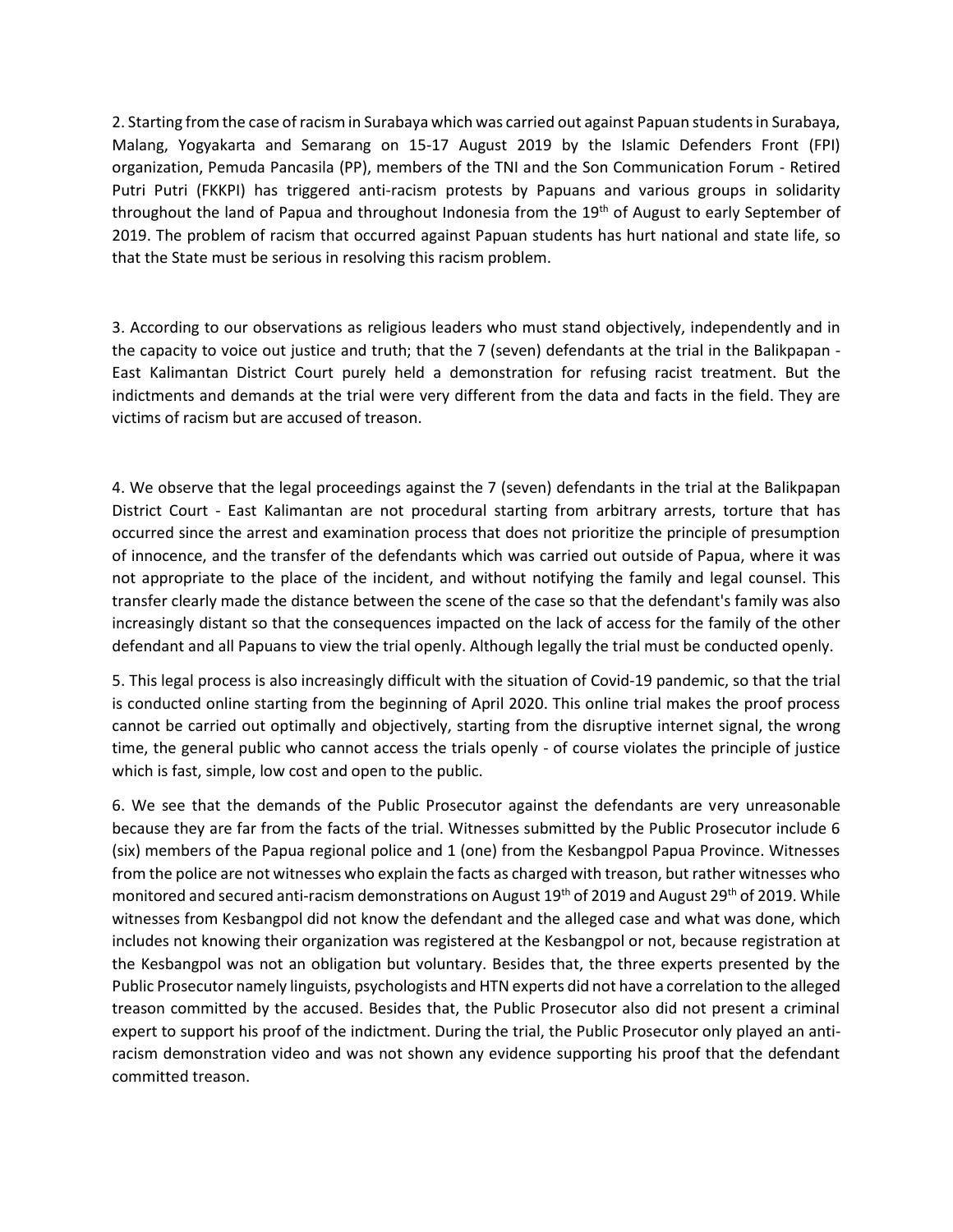7. The defendant through legal counsel in the trial has submitted 5 (five) fact witnesses and 5 (five) experts consisting of HTN experts, Criminal Experts, Legal Philosophers, Political Experts and Conflict Resolution, Racism Experts. From our observations based on the documentaries, evidence, and witness' testimonies of the facts that the defendants Ferry Kombo, Alex Gobay, Hengky Hilapok, Irwanus Uropmabin and Agus Kossay did not commit treason but participated in anti-racism demonstrations in Jayapura on August 19th of 2019 and August 29<sup>th</sup> of 2019 in reaction to the acts of racism against Papuan students in Surabaya that took place on August 16, 2019. Whereas Buchtar Tabuni and Steven Itlay were not involved in any antiracism demonstrations or meetings related to the Free Papua movement. The expert also explained that the demonstration against racism was freedom of expression regulated in the Universal Declaration of Human Rights (UDHR), the Civil Convention, the 1945 Constitution, the Human Rights Law and the Freedom of Expressing Public Opinion Law.

8. Seeing the reality of the trial process above and the demand for high decisions, religion as a forum to uphold the truth and uphold the values of justice in this country, requires that the state be present and play a serious role in resolving racism and upholding the law fairly and with dignity.

9. If religious voices are not delivered, we are very worried that this nation will experience turmoil in the future so that it is very dangerous, because it triggers the disintegration of the nation and the loss of public trust in the country.

With regards to the realities and real conditions, we, THE RELIGIOUS PAPUAN LEADERS, request the President of the Republic of Indonesia to;

1. Seriously solve the problem of racism in Papua. We convey this in order to help the government to achieve long-term political stability and security specifically in Papua and in Indonesia in general. We are religious leaders who are always side by side with the people hoping for long-term security, harmony and peace. Racism if left unchecked will be very dangerous.

2. Look into the legal proceedings against the 7 (seven) defendants that are still undergoing the trial at the Balikpapan - East Kalimantan District Court to be carried out more equitably. The case began with racism in Surabaya and not treason. The state must be able to distinguish between treason and reaction to racism.

3. In the midst of the Covid-19 pandemic situation and the future political situation, we ask the President of the Republic of Indonesia that the defendant be released unconditionally. We request that the verdict will be read by the Honorable Panel of Judges, and reflect a non-racist legal process that the judge must demonstrate to the general public, that there is still justice for the people of Papua in the legal process in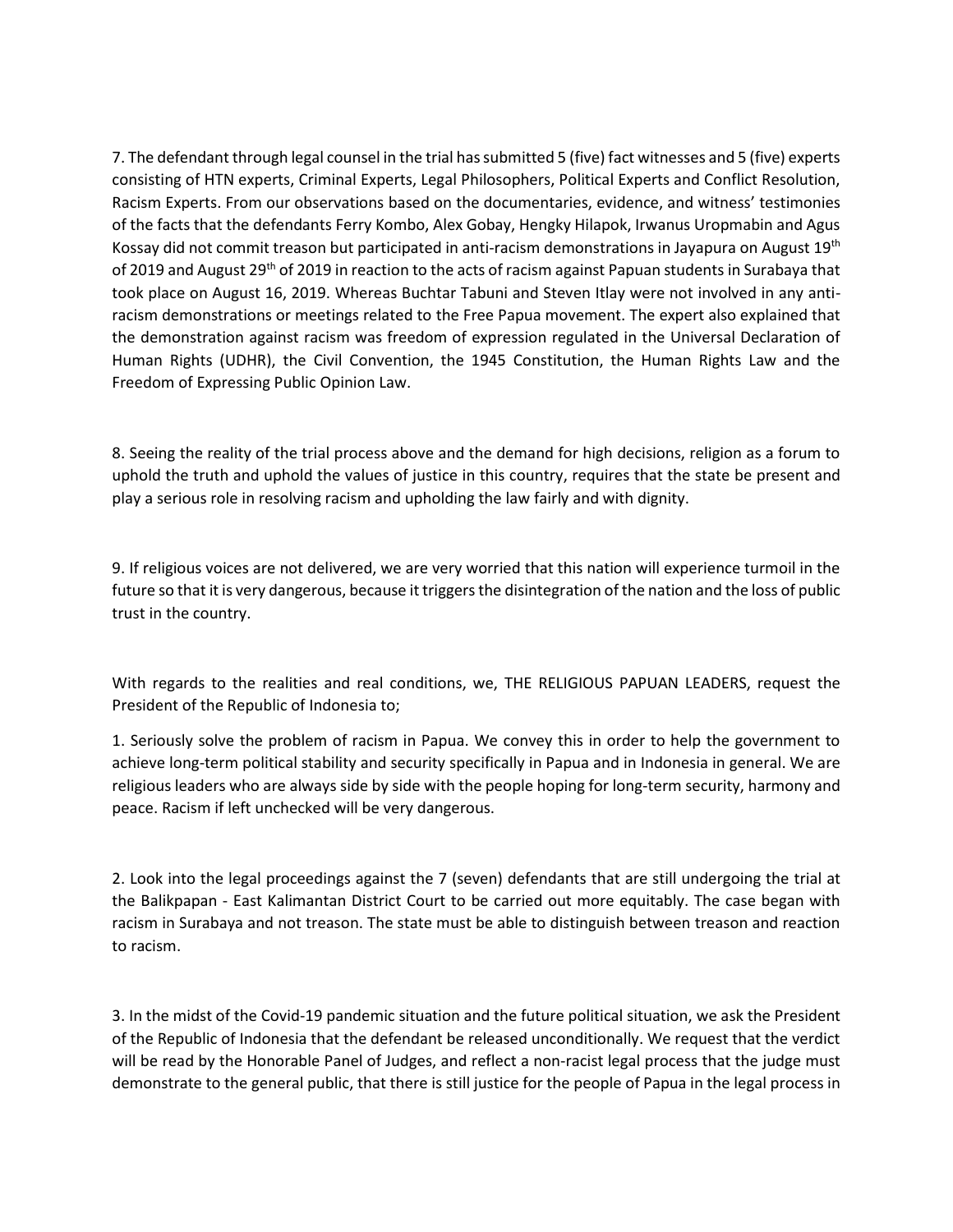this country as enshrined in RI Law and RI Government Regulation No. 40 and 56 concerning the supervision and elimination of discrimination, race and ethnicity in 2011-2012.

4. Our hope as religious leaders for Papua to establish a peaceful land, the President of the Republic of Indonesia immediately resolves 4 (four) main root problems of the Papua conflict that were formulated and recommended by the Indonesian Institute of Sciences (LIPI), among others; first, the history and political status of the integration of Papua into the Republic of Indonesia; secondly, the violence and human rights violations since 1965 that have almost zero justice; third, discrimination and marginalization of Papuans on their own land; four, development failures includes education, health, and the people's economy.

5. Evaluating the journey of 20 (twenty) years of OTSUS based on the analysis of the Indonesian Institute of Sciences (LIPI) in point 4 above with;

- a. Noting the origin of OTSUS;
- b. Involving religious leaders in Papua;
- c. Involving civil society;

d. We religious leaders reject the draft OTSUS, which was prepared unilaterally by the BAPPENAS Republic of Indonesia;

Thus this statement of attitudes was made as a form of struggle to voice truth, humanity and justice throughout Indonesia and specifically in Papua to safeguard Papua's land of peace.

## **Dear Cc:**

- 1. Minister of Home Affairs of the Republic of Indonesia
- 2. Menkopolhukam Republic of Indonesia
- 3. The Supreme Court of the Republic of Indonesia
- 4. Attorney Commission of the Republic of Indonesia
- 5. Head of the Attorney General's Office of the Republic of Indonesia
- 6. Commander of the TNI
- 7. KAPOLRI
- 8. Chair of the MPR of the Republic of Indonesia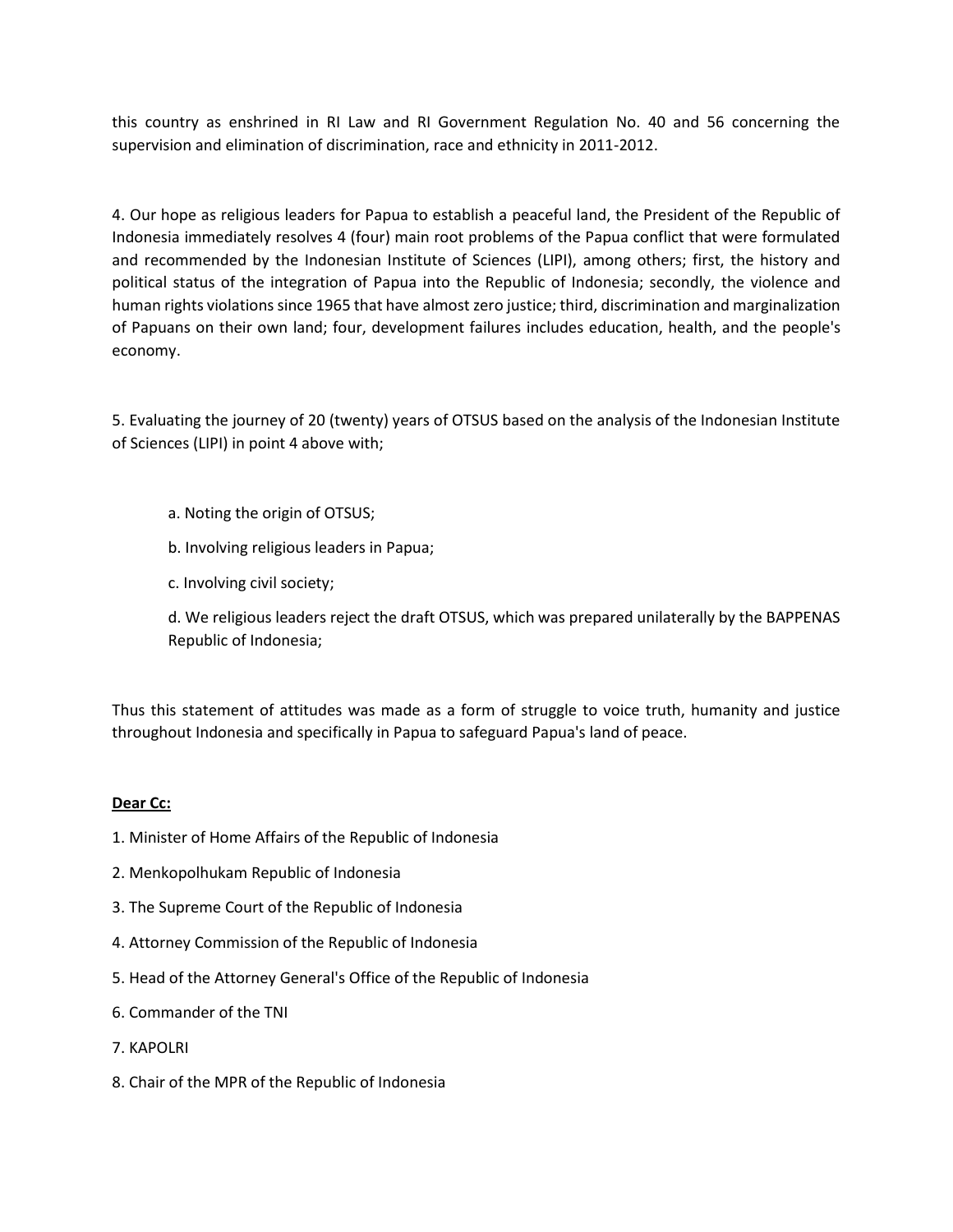- 9. Chairperson of the Indonesian Parliament
- 10. Chairperson of the DPD Republic of Indonesia
- 11. Papua Desk in Jakarta
- 12. Governor of Papua Province
- 13. Governor of West Papua
- 14. Papuan Provincial Representative Council (DPR)
- 15. West Papua's House of Representatives (DPR)
- 16. Papua People's Assembly (MRP)
- 17. Papua People's Assembly (MRP) / West Papua
- 18. Papua Police Chief
- 19. West Papua Regional Police Chief
- 20. Pangdam XVII Cenderawasih / Papua
- 21. Pangdam XVIII of West Papua Kasuari
- 22. Chief of the Papua High Prosecutor's Office
- 23. Head of the Papua High Court
- 24. Fellowship of Churches in Indonesia (PGI) in Jakarta
- 25. Alliance of Indonesian Evangelical Churches and Institutions (PGLII) in Jakarta
- 26. Alliance of Indonesian Pentecostal Churches (PGPI) in Jakarta
- 27. Indonesian Church Guardian Conference (KWI) in Jakarta
- 28. Chairperson of the Indonesian Ulema Council (MUI) in Jakarta
- 29. Chairperson of Nahdatul Ulama (NU) in Jakarta
- 30. Chairman of Muhamadiyah in Jakarta
- 31. Parisada Hindu Dharma Indonesia (PHDI) in Jakarta
- 32. Representatives of Indonesian Buddhists (WALUBI) in Jakarta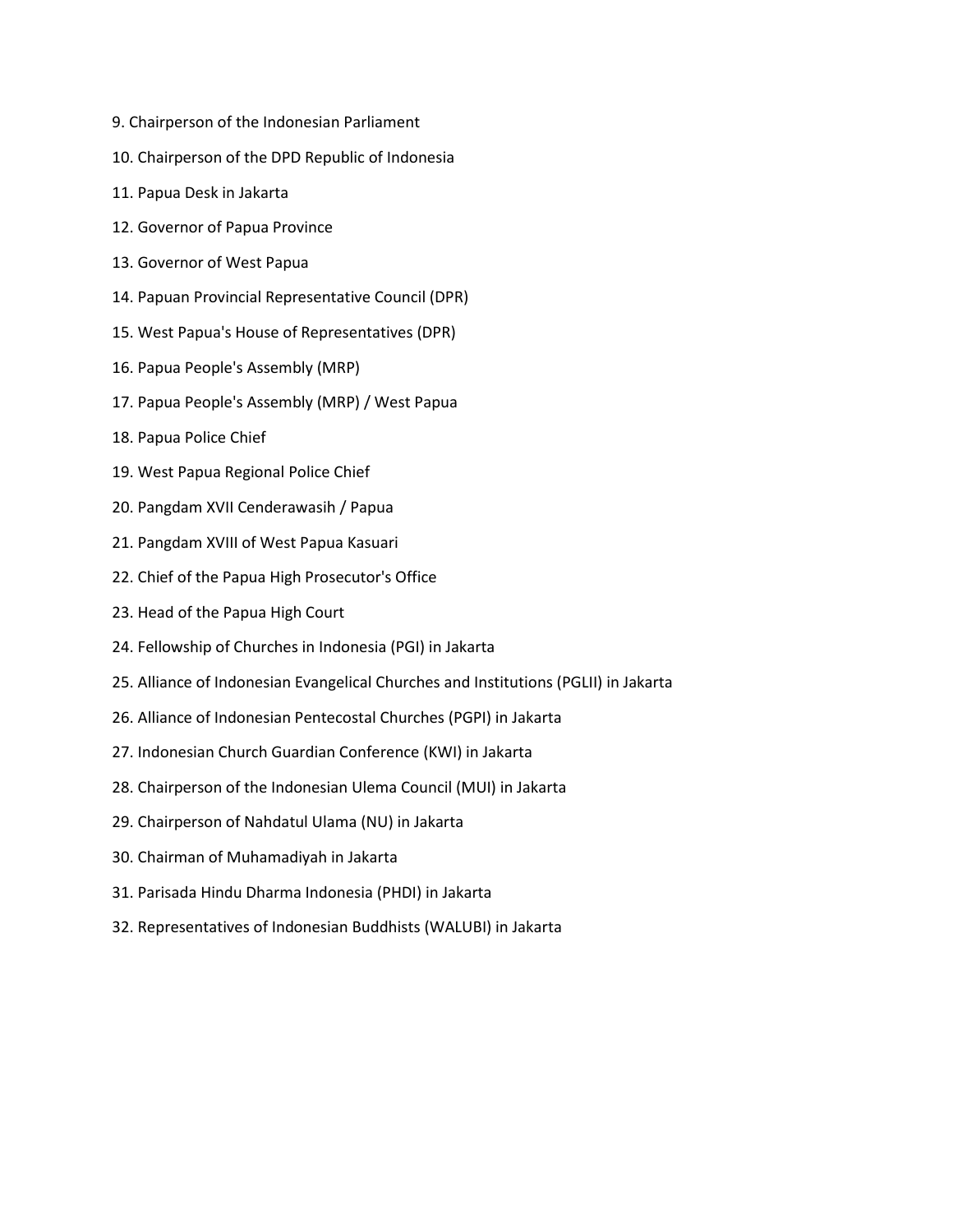**SEP Lampiran: Pernyataan Para Pimpinan Umat Beragama Se-Papua**<br>No: 01/P/FPUBS/VI/2020<br>Pernyataan Moral Pimpinan Lintas Agama Terhadap Proses Hukum<br>Z. (Tujuh) Terdakwa Dalam Persidangan Di Pengadilan Negeri Balikpapan mand 26 Pdt. Liplyus Biniluk, M.Th<br>(Ketua Umum FKUB/PGGP Provinsi Papua) Pdt, Andrikus Mofy M.Th<br>(Ketaa Badan Pekerja Am Sinode GKI)<br>Di Tanah Papua)  $\mathbf{A}$  $\overline{a}$ HAHA SEXJUar. Pdt. Dorman Wan Pdt. Dr. Socrates Sofyan Yoman (Presiden GIDI) (Presiden Gereja Baptis Papua)  $6,$ Pdt. Dr. Benny Glay Mgr. Dr. Leo Laba Ladjar, OFM Thetua Sinode Gereja Kingmi Papua) (Keuskupan Gereja Katolik Jayapura)  $\mathbf{g}$ Sen m Pdt. Dr. Yan Pieth Wambrauw, M.Th Pdt. Hiskia Rollo, S.Th.,M.M<br>(Koordinator Tim/Ketua Persekutuan (Kerya Persekutuan Gereja-gereja Se-Rota vay ppura/PGGS) Gereja-Gereja di Indonesia/PGI **BPH** Fahre Wilayah Papua)  $10.$ **SINODE**  $\ddot{\phantom{a}}$ ANALL Ferry Y. Ayomi, S.Th Pdt. M.P.A. Maury, S.Th (Ketua I Sinode Gereja Pentakosta<br>Di Papua/GPDP) (Ketua Persekutuan Gereja-gereja Pentakosta<br>Di Indonesia/PGPI Wilayah Papua) **IDON** 11. 12.  $\mathcal{C}$ Ч *<u>AMM</u>* K.H. Saiful Islam Al Payage **Pdt. Nerius Albertus Tulalessy** (Ketua MUI Papua) (Ketua Daerah GSJA Papua)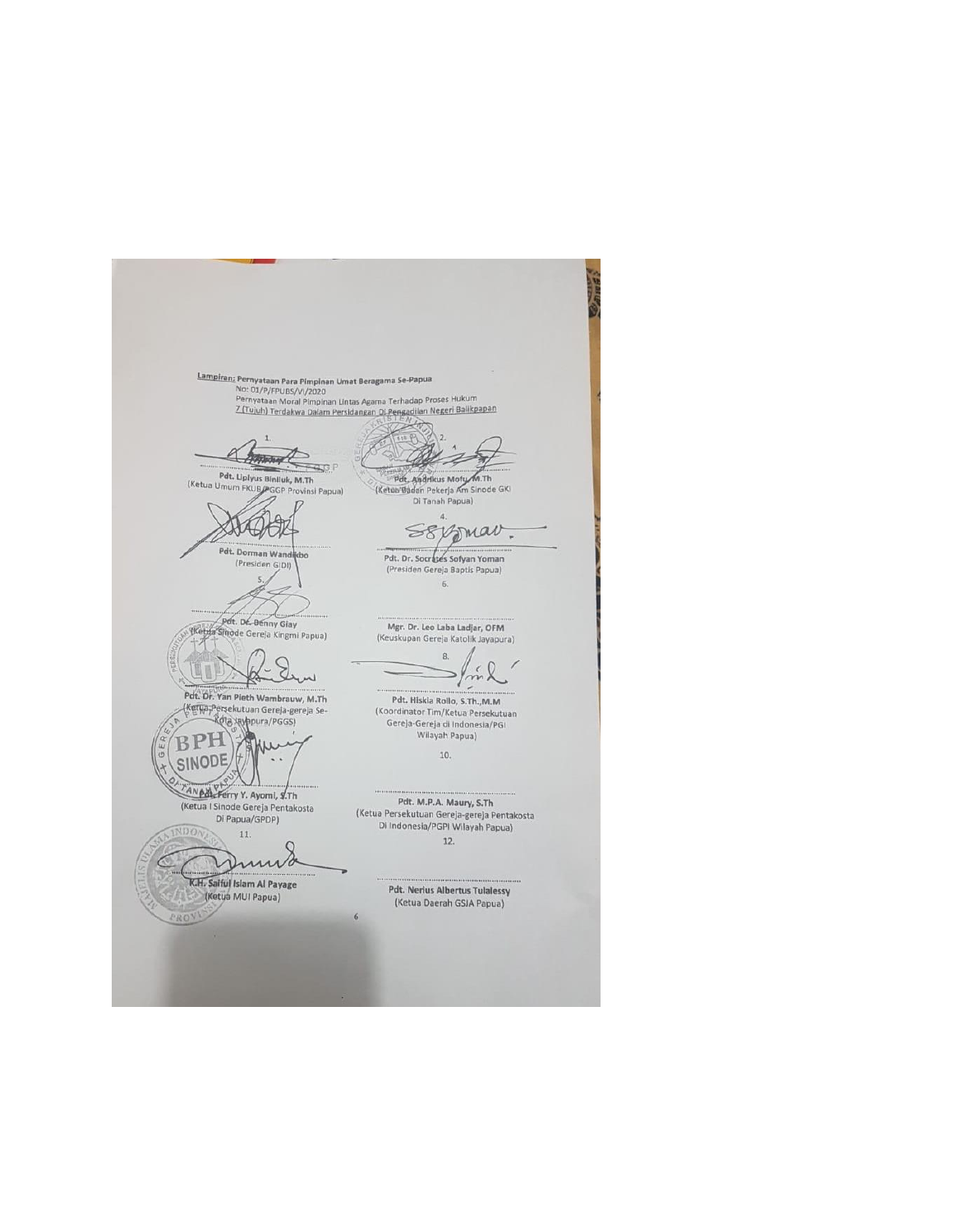$12.44444$ Pernyataan Moral Pimpinan Lintas Agama Terhadap Proses Hulyum 7 (Tujuh) Terdakwa Dalam Persidangan Di Pengadilan Negeri Balikpapan 14. **PARTIES** Pdt. Yohanes Sumiran, M.Th DPD. PROVISING Sampoerna Winata (Ketua BPD GBI Wilayah Papua) (Wakil Ketua Persatuan Umat Buddha Indonesia/ Provinsi Papua) 16. I Komang A. Wardana, SE., MM (Ketua Parisada Hindu Dharma Indonesia/ EN KAL Pdt. Petrus Bonyadone, M.Th PHDI Provinsi Papua) RISTEN (Ketua Sinode GKII) **OHT** 17. 18. In  $152.$ Wernigh Pdt. Jalahan Sianturi, M.Th (Ketua Sipede GKO Papua) VAYAP Pdt. Yeremia Suebu, M.Div (Ketua Sinode GKKK Papua)  $20.$ Pdt. Kornelius Sutriyono, M.Th m (Sekretaris Tim/Ketua PGLII ASOSIASI PENDETA INDORECT, Jimmy Koirewoa, S.Th Wilayah Papua) (Ketua Asosiasi Pendeta Indonesia/ API Proyinsi Papua)  $21.$ ASOSIARI PERDEJA HIDORESIA Pdt. Jerry Rahakbauw, M.Th (Ketua API Kota Jayapura) Pdt. George souontou, M.Th (Ketua Wilayah GKN Papua)  $\overline{\tau}$